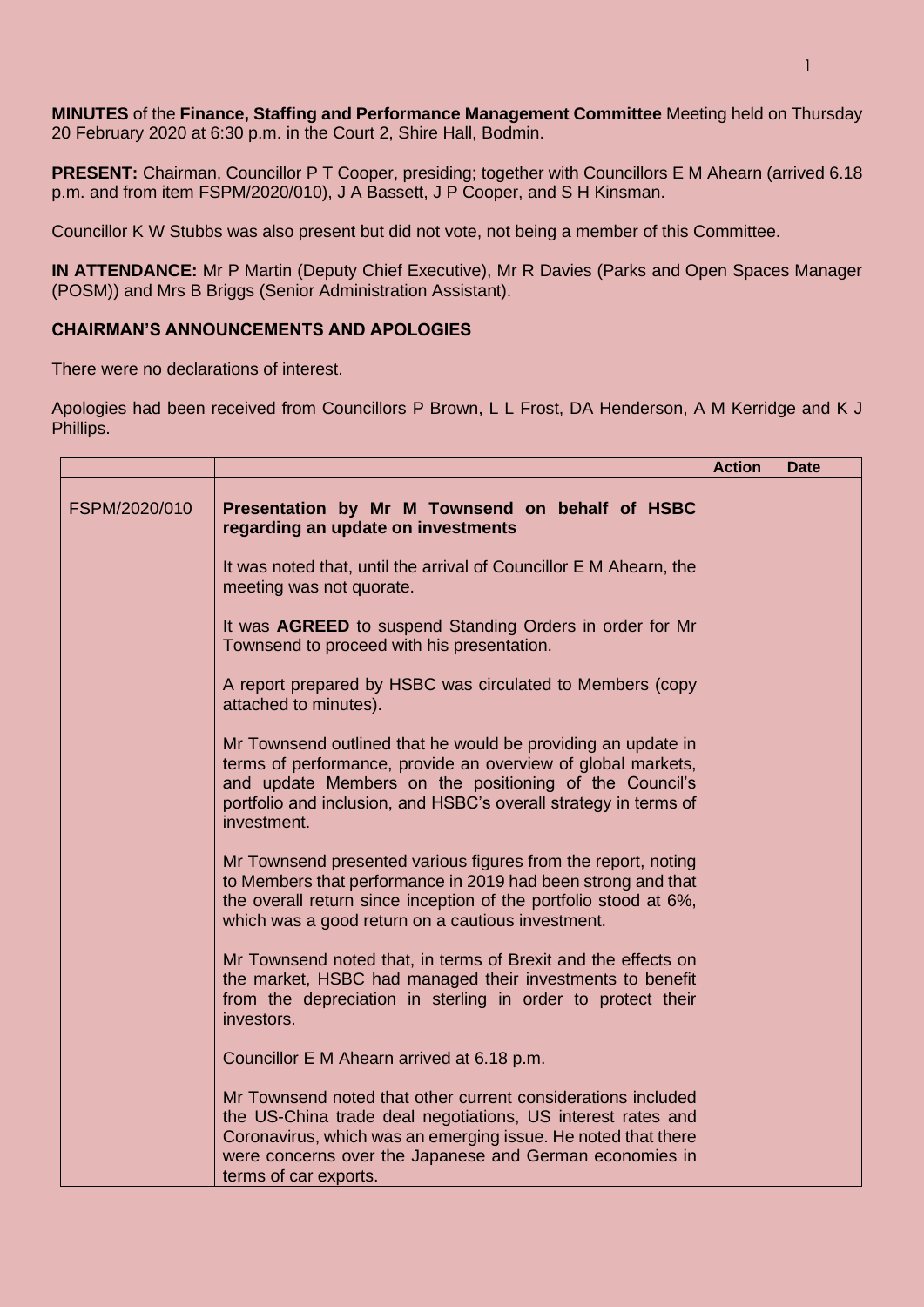|                          | The recent announcement with regards to a possible change in<br>UK interest rate was queried.<br>Mr Townsend commented that it was yet to be determined as<br>to whether there would be a cut to interest rates in May and that<br>inflation and employment levels would be taken into<br>consideration.<br>Mr Townsend reported that HSBC have a positive on outlook<br>on 2020 performance, but with the caveat that returns were<br>unlikely to hit those seen in 2019, due to the fact that portfolios<br>were starting from a higher base.<br>Members felt it prudent that they receive an update as to<br>portfolio performance following the outcome of the US election<br>in November, when there was also likely to be further<br>development with Brexit and global trade deals.<br>It was AGREED to RECOMMEND that a preliminary date for<br>the next presentation by HSBC was at the Full Council meeting<br>to be held on 19 November 2020. |  |
|--------------------------|----------------------------------------------------------------------------------------------------------------------------------------------------------------------------------------------------------------------------------------------------------------------------------------------------------------------------------------------------------------------------------------------------------------------------------------------------------------------------------------------------------------------------------------------------------------------------------------------------------------------------------------------------------------------------------------------------------------------------------------------------------------------------------------------------------------------------------------------------------------------------------------------------------------------------------------------------------|--|
|                          | The presentation and questions ended at 6.35 p.m.                                                                                                                                                                                                                                                                                                                                                                                                                                                                                                                                                                                                                                                                                                                                                                                                                                                                                                        |  |
| <b>FSPM/2020/</b><br>010 | <b>Public Representation Session</b><br>There were no members of the public present.                                                                                                                                                                                                                                                                                                                                                                                                                                                                                                                                                                                                                                                                                                                                                                                                                                                                     |  |
| <b>FSPM/2020/</b><br>011 | <b>Declarations of Interest</b><br>There were no declarations of interest.                                                                                                                                                                                                                                                                                                                                                                                                                                                                                                                                                                                                                                                                                                                                                                                                                                                                               |  |
| FSPM/2020/<br>012        | To consider and, if approved, adopt the Minutes of the<br>Staffing and Performance<br>Finance,<br><b>Management</b><br><b>Committee Meeting held on 19 December 2019</b><br>The Minutes of the Finance, Staffing and Performance<br>Management Committee Meeting held on 19 December 2019<br>were approved and passed for signing.<br>Matters arising:<br>Councillor S H Kinsman raised the issue of actions not being<br>recorded within minutes as had previously been agreed. She<br>noted that Members had imposed the new minute layout with<br>action columns on staff, and had since not been consistent in<br>agreeing actions and their expected completion dates.<br>Councillor J P Cooper commented that he had made a request                                                                                                                                                                                                                |  |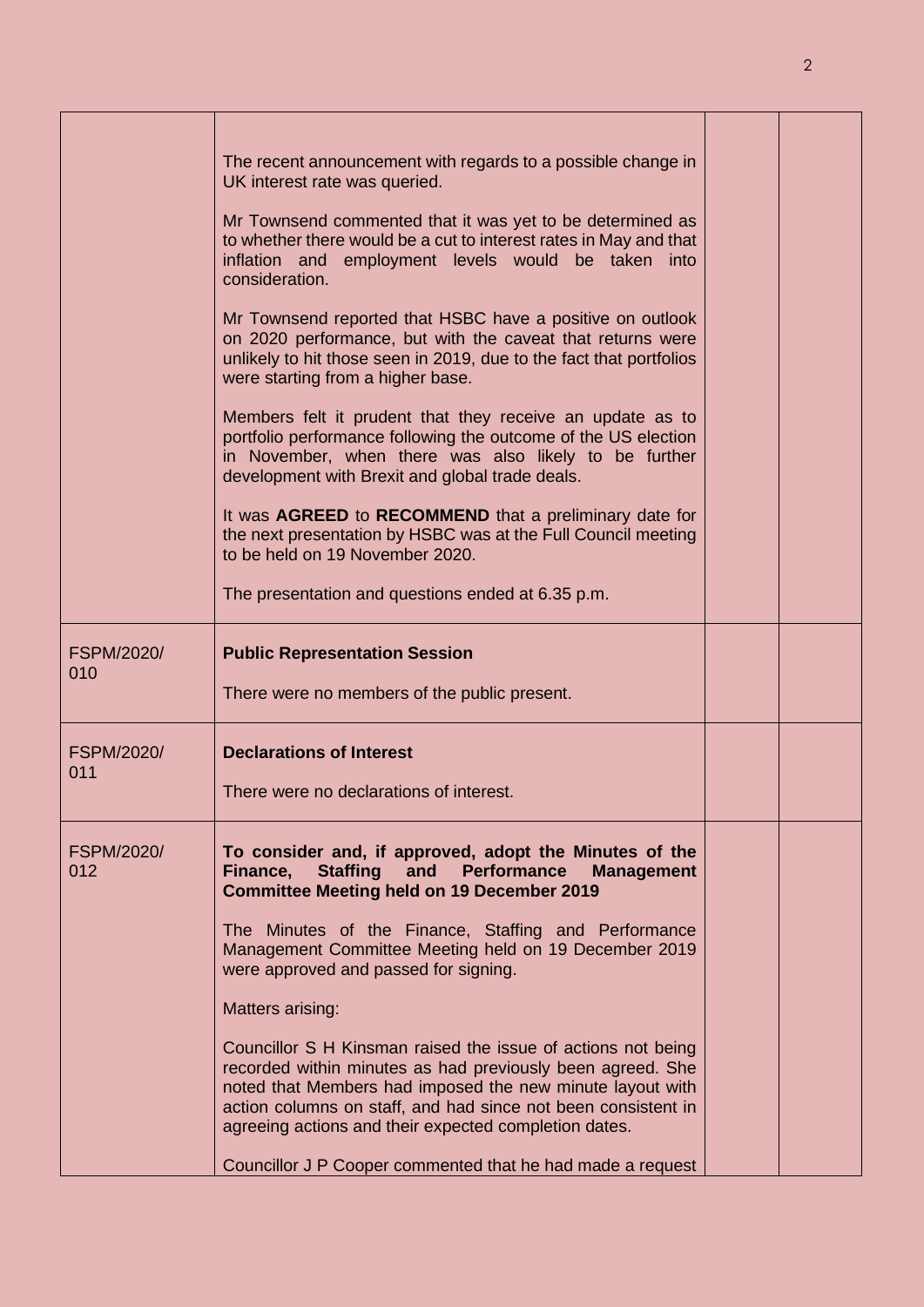|                   | to Committee Chairs to be mindful of this and agreed that it was<br>important to populate the columns, having agreed to implement<br>them.                                                                                                                                                                                      |            |  |
|-------------------|---------------------------------------------------------------------------------------------------------------------------------------------------------------------------------------------------------------------------------------------------------------------------------------------------------------------------------|------------|--|
|                   | FSPM/2019/104 - Councillor J P Cooper enquired as to<br>whether his version of the objectives, with the overwritten<br>proposed new objectives, had been located in the office and<br>commented that he would forward them to the DCE. The SAA<br>noted that these were reflected in written form within the<br>minutes.        |            |  |
|                   | $FSPM/2019/105(c)$ – Members enquired as to whether the<br>letter had been sent to Cornwall Council regarding provision of<br>a new cemetery. Councillor PT Cooper commented that he had<br>made changes to the original letter produced by the Town Clerk<br>to highlight the cost to the town of providing cemetery services. | <b>DCE</b> |  |
|                   | It was noted that the DCE would check on the delivery of this<br>letter to Cornwall Council.                                                                                                                                                                                                                                    | <b>SAA</b> |  |
|                   | <b>FSPM/2019/107</b> – It was noted that officers ensure this<br>recommendation be added to the appropriate agenda. Bottom<br>of page 6 – ensure added to agenda.                                                                                                                                                               |            |  |
| <b>FSPM/2020/</b> | To consider and, if approved, adopt the Minutes of the                                                                                                                                                                                                                                                                          |            |  |
| 013               | Finance,<br><b>Staffing</b><br><b>Performance</b><br>and<br><b>Management</b><br><b>Committee Meeting (Budgets) held on 2 January 2020</b>                                                                                                                                                                                      |            |  |
|                   |                                                                                                                                                                                                                                                                                                                                 |            |  |
|                   | Councillor S H Kinsman noted that she had sent an email to the<br>Chair with a series of queries relating to this item. The Chair<br>advised that he had experienced IT difficulties and had not yet<br>been able to respond.                                                                                                   |            |  |
|                   | It was noted that the action columns had not been completed<br>for this set of minutes.                                                                                                                                                                                                                                         |            |  |
|                   | The following minor amendments were noted, and the SAA<br>confirmed these would be made to the final version:                                                                                                                                                                                                                   | <b>SAA</b> |  |
|                   | $C/2020/003$ – last paragraph on page 1, change the word<br>'committee' to 'committed'                                                                                                                                                                                                                                          |            |  |
|                   | C/2020/004 - last paragraph on page 5, amend bullet point<br>'Consider any Increase in Charges' to include clarification as to<br>what these charges relate to.                                                                                                                                                                 |            |  |
|                   | C/2020/004 - under line 662, change the word 'sperate' to<br>'separate'                                                                                                                                                                                                                                                         |            |  |
|                   | $C/2020/007$ – change 'not' to 'no'.                                                                                                                                                                                                                                                                                            |            |  |
|                   | Councillor S H Kinsman queried as to whether the minutes for<br>this meeting were made available prior to the Full Council<br>meeting on 16 January when the budget was approved. The<br>Chair advised that these minutes had been received at the                                                                              |            |  |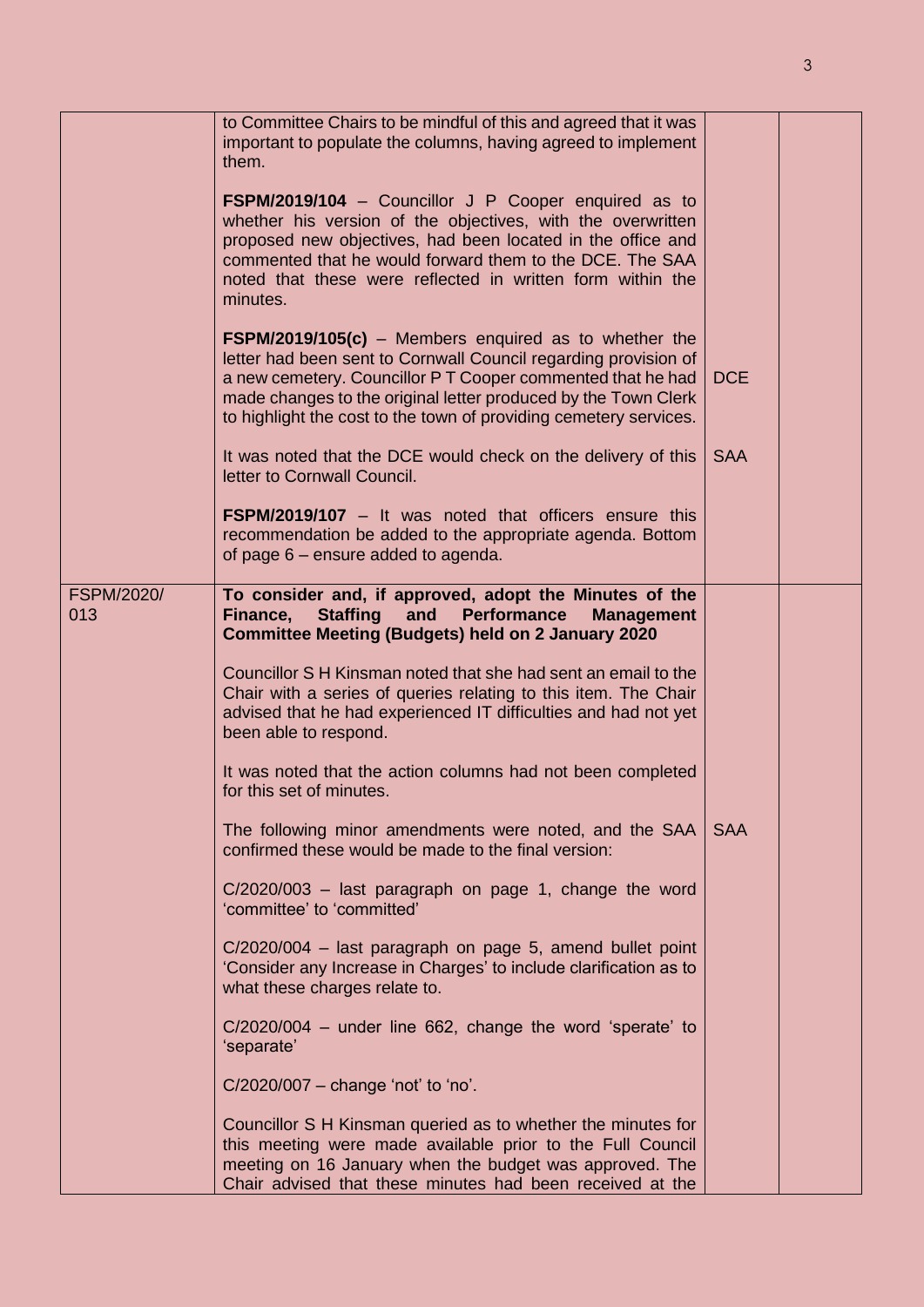| meeting on 16 January and therefore were reviewed by<br>Members during that meeting.                                                                                                                                                                                                                                                                                                                                                                                                                                                                                                                                                                                                                                                                                 |                      |          |
|----------------------------------------------------------------------------------------------------------------------------------------------------------------------------------------------------------------------------------------------------------------------------------------------------------------------------------------------------------------------------------------------------------------------------------------------------------------------------------------------------------------------------------------------------------------------------------------------------------------------------------------------------------------------------------------------------------------------------------------------------------------------|----------------------|----------|
| Councillor Kinsman felt that some aspects of the budget were<br>somewhat risky. She acknowledged that she would have liked<br>to be in attendance at the meeting and she been unable to, but<br>felt that the budget may not have been approved had the<br>minutes been available in advance.                                                                                                                                                                                                                                                                                                                                                                                                                                                                        |                      |          |
| The Chair considered that this situation had not allowed<br>Members to give due diligence.                                                                                                                                                                                                                                                                                                                                                                                                                                                                                                                                                                                                                                                                           |                      |          |
| The DCE commented that the budget setting process should be<br>starting in November rather than January. The SAA commented<br>that this move was already reflected on the Committee<br>Calendar for 2020.                                                                                                                                                                                                                                                                                                                                                                                                                                                                                                                                                            |                      |          |
| The Chair commented that Members had requested a three-<br>year budget, and also devolved budgets to Committees under<br>the new structure meaning that the first stage of budgetary<br>consideration would be considered at Committee stage in future<br>years.                                                                                                                                                                                                                                                                                                                                                                                                                                                                                                     |                      |          |
| Councillor Kinsman then queried the investment in the<br>cemetery. The Chair commented that they had been through<br>the exercise of removing this budget and placing it in reserves<br>in order to assess the effect on the precept. This had culminated<br>in the decision to write to Cornwall Council and advise them<br>that, in order to protect precept BTC wished to reconsider<br>cemetery provision and were looking to pass the cost back to<br>them in future.                                                                                                                                                                                                                                                                                           |                      |          |
| Due to the fact the POSM was at the meeting, Councillor J P<br>Cooper wished to raise the issue of the Christmas tree at<br>Fiveways roundabout. He enquired as to whether planting a<br>tree rather than purchasing a new tree every year was a viable<br>option. The POSM advised that he would not recommend this<br>approach due to number of underground services running<br>through the site. He advised that the type of tree is shallow-<br>rooted and the site is particularly open to the wind. He also<br>noted that the land belonged to Cornwall Council rather than<br>BTC. Members then considered that there were works planned<br>in that area by Cornwall Council and perhaps responsibility<br>could be taken on by them as part of this process. |                      |          |
| Members requested that the POSM add the Turret Clock to the<br>next Properties Committee agenda.                                                                                                                                                                                                                                                                                                                                                                                                                                                                                                                                                                                                                                                                     | <b>POSM</b><br>/ SAA | 20.03.20 |
| Members enquired as to the amalgamation of lines 172 and 181<br>and wished to clarify that expenditure on play equipment would<br>still be available as this was often enquired about at the Annual<br>Town Meeting. The POSM confirmed this would still be possible<br>as expenditure would be allocated within that budget line.<br>Members noted that this may cause additional work for the<br>Accounts Team.                                                                                                                                                                                                                                                                                                                                                    |                      |          |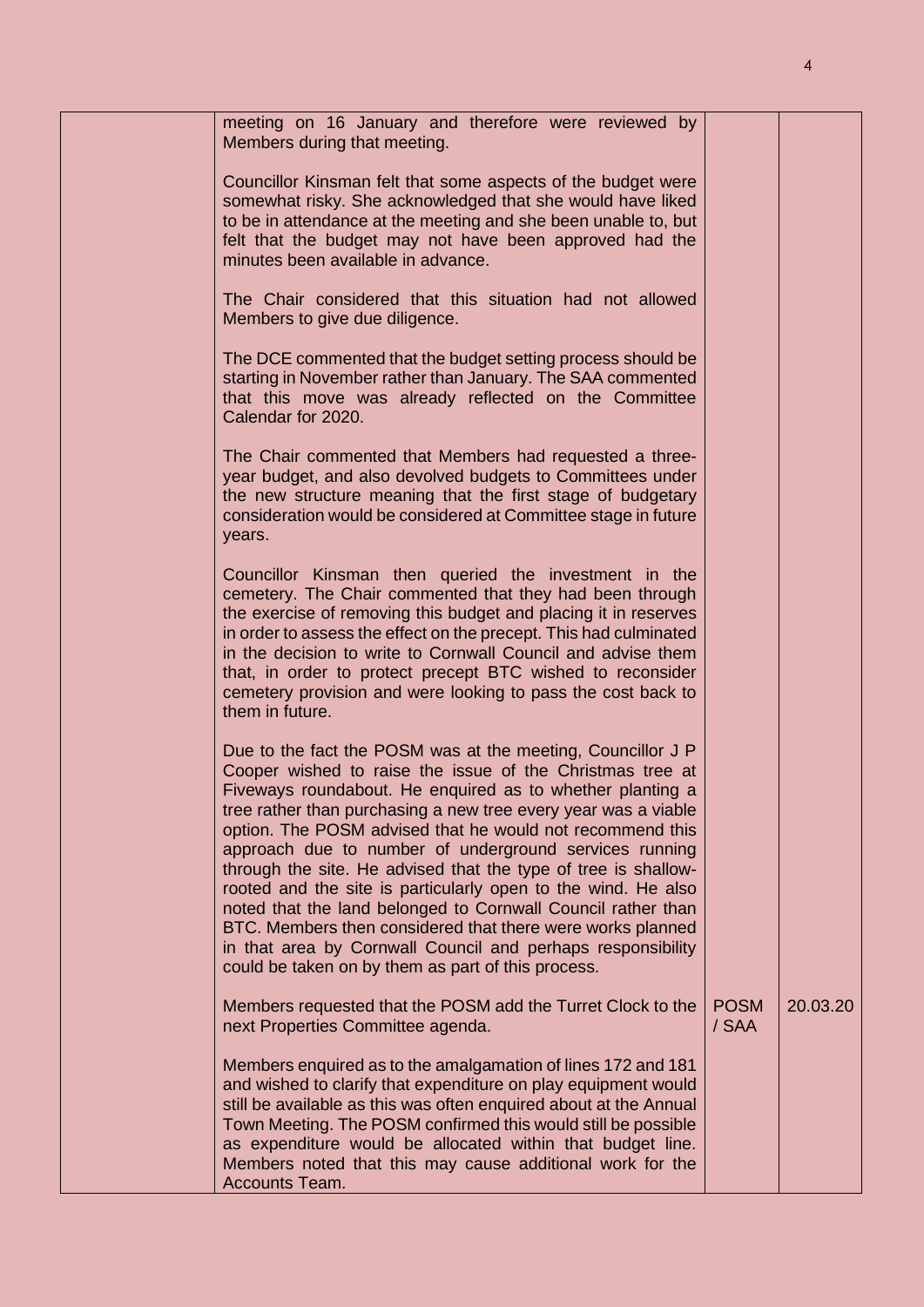|                          | Councillor S H Kinsman queried the reduction of line 185<br>commenting that the POSM's input would have been helpful in<br>this decision. She enquired from the POSM as to whether the<br>remaining funding was sufficient. The POSM reiterated his<br>previous view that, from the Parks Team perspective the event<br>had been a success but that the remaining sum would be<br>sufficient for a single event.<br>Councillor J A Bassett queried the 'youth scheme' under line<br>545. The DCE noted that this matter had been discussed<br>through the Promotions Committee. The Chair advised that the<br>Chair of the Promotions Committee had been unable to recall<br>the requested sums and therefore these lines had been<br>rationalised. |            |  |
|--------------------------|-----------------------------------------------------------------------------------------------------------------------------------------------------------------------------------------------------------------------------------------------------------------------------------------------------------------------------------------------------------------------------------------------------------------------------------------------------------------------------------------------------------------------------------------------------------------------------------------------------------------------------------------------------------------------------------------------------------------------------------------------------|------------|--|
|                          | Line $662$ – Roof safety training – Members requested that this<br>matter be referred back to a future Properties Committee<br>meeting. It was noted that this training had been arranged.                                                                                                                                                                                                                                                                                                                                                                                                                                                                                                                                                          | <b>SAA</b> |  |
|                          | Members requested that the matter of copyrighting the town<br>crest be referred to a future meeting of the Promotions<br>Committee.                                                                                                                                                                                                                                                                                                                                                                                                                                                                                                                                                                                                                 | <b>SAA</b> |  |
|                          | Councillor J P Cooper stated that he could not understand why<br>there was a budget of £15,000 allocated in the budget to climate<br>change when he felt it was made abundantly clear that the<br>Climate Change Working Party was a sub-committee of the<br>Neighbourhood Plan Steering Group. The Chair clarified that<br>this budget was not for the Working Party but to allow BTC to<br>respond to any recommendations coming out of the Climate<br>Change Action Plan and/or additional adjustments BTC could<br>make. Therefore this budget was not under the remit of the<br>Working Party or Steering Group and recommendations would<br>be going through Full Council to consider in due course.                                          |            |  |
|                          | There then followed discussion regarding the new set of<br>objectives. There was concern that, having been agreed after<br>the budget setting process, they had not been sufficiently<br>costed. Councillor S H Kinsman wished to note her concern<br>regarding moving forward with these objectives and promising<br>to deliver them without sufficient costings.                                                                                                                                                                                                                                                                                                                                                                                  |            |  |
|                          | The Minutes of the Finance, Staffing and Performance<br>Management Committee Meeting (Budgets) held on 2 January<br>2020 were approved and passed for signing.                                                                                                                                                                                                                                                                                                                                                                                                                                                                                                                                                                                      |            |  |
|                          | Councillor S H Kinsman abstained from voting on this item.                                                                                                                                                                                                                                                                                                                                                                                                                                                                                                                                                                                                                                                                                          |            |  |
| <b>FSPM/2020/</b><br>014 | Key Objectives update - DCE to report                                                                                                                                                                                                                                                                                                                                                                                                                                                                                                                                                                                                                                                                                                               |            |  |
|                          | Members considered that the majority of objectives currently<br>appeared to be on target. The DCE commented that he felt<br>there needs to be a complete review of outstanding aims and<br>objectives before going forward with new set in May.                                                                                                                                                                                                                                                                                                                                                                                                                                                                                                     |            |  |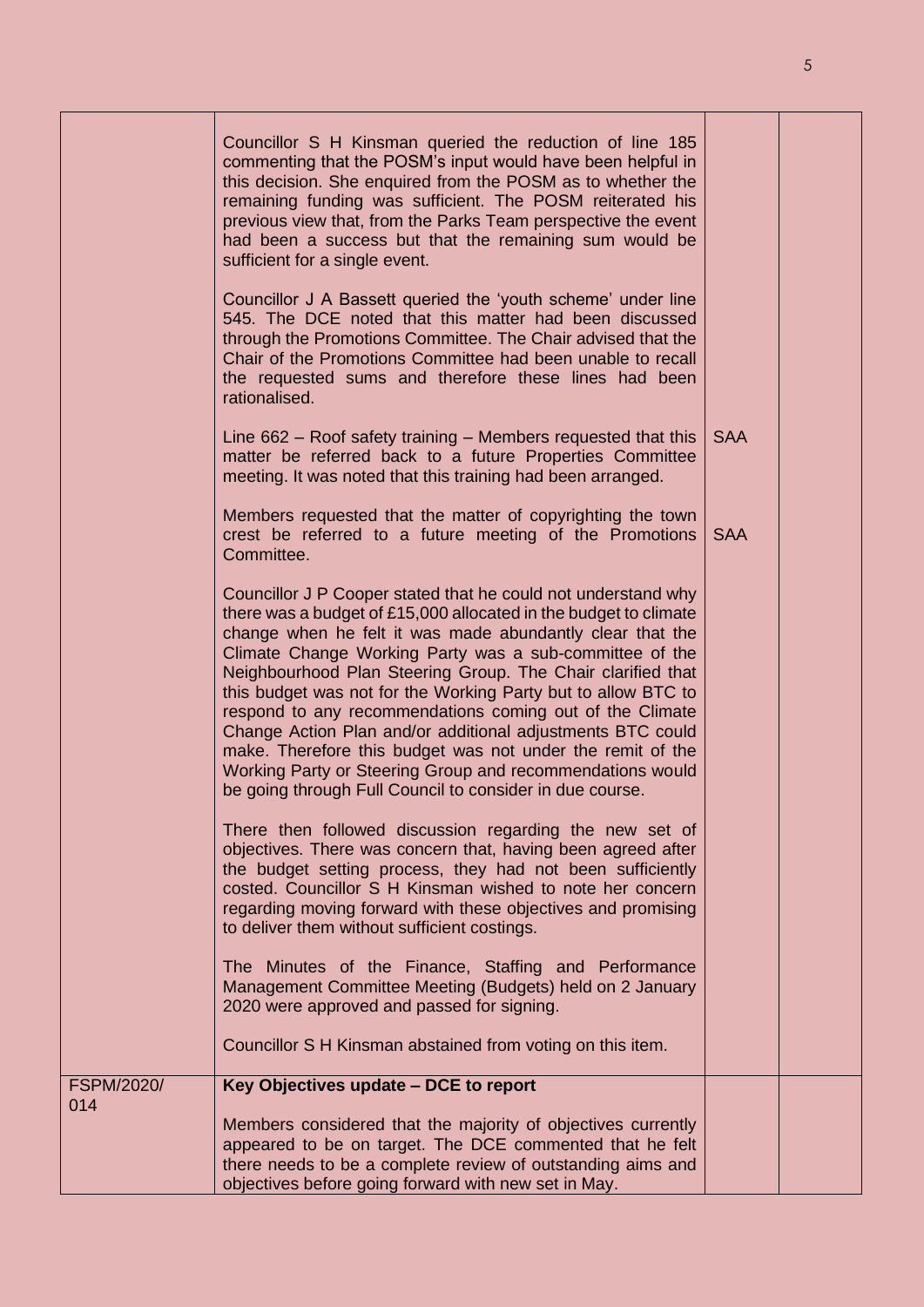|                          | Members also considered the importance of ensuring the new<br>set of aims and objectives are fully costed and that they are<br>achievable within the agreed budget.<br>It was noted that the objectives should fall within the remit of the<br>panel of Committee Chairs.<br>It was noted that this matter would be discussed further under<br>agenda items 11, 21 and 24 (minute refs FSPM/2020/018,<br>FSPM/2020/028 and FSPM/2020/031 refer).                                                                                                                                                                                                                                                                                                                                                                                                                                                                                                                                                                                                                                                                     | <b>CCP</b>               |                      |
|--------------------------|----------------------------------------------------------------------------------------------------------------------------------------------------------------------------------------------------------------------------------------------------------------------------------------------------------------------------------------------------------------------------------------------------------------------------------------------------------------------------------------------------------------------------------------------------------------------------------------------------------------------------------------------------------------------------------------------------------------------------------------------------------------------------------------------------------------------------------------------------------------------------------------------------------------------------------------------------------------------------------------------------------------------------------------------------------------------------------------------------------------------|--------------------------|----------------------|
| <b>FSPM/2020/</b><br>015 | To consider a Health and Safety report regarding the Parks<br>Department Building and Compound and agree proposals<br>to implement recommendations received from Health and<br><b>Safety Associates - DCE to update</b><br>The DCE reported that he had a meeting the following day with<br>Mr B Hammond of Health and Safety Associates.<br>The DCE reported that they were awaiting feedback from Mr<br>Hammond relating to his prioritisation of work within the agreed<br>£1,500 spending limit and that, following this meeting, he would<br>be able to report on the likely ongoing costs following the initial<br>£1,500 expenditure.<br>It was noted that this information should be made available by<br>the DCE at the Full Council meeting to be held on 19 March<br>2020 in order that this work could be progressed.<br>Councillor S H Kinsman enquired as to what decisions the DCE<br>was looking to make at the present meeting, and noted that<br>Members had not received a copy of the Health and Safety<br>Associates initial report.<br>The DCE commented that he would circulate the report to | <b>DCE</b><br><b>DCE</b> | 19.03.20<br>13.03.20 |
|                          | Members in advance of the Full Council meeting.                                                                                                                                                                                                                                                                                                                                                                                                                                                                                                                                                                                                                                                                                                                                                                                                                                                                                                                                                                                                                                                                      |                          |                      |
| <b>FSPM/2020/</b><br>016 | To receive an update on progress regarding Councillors<br>laptops and agree time frames for issue of the equipment<br>The Chairman commented that some Members had indicated<br>that they did not want to move to a new BTC device and wished<br>to retain their current tablets. However, it was his opinion that<br>the tablets were becoming increasingly outdated and he felt that<br>all Members should move to using a new laptop.<br>It was AGREED to RECOMMEND that the DCE seek quotes<br>for this provision and report on the budget required for the<br>purchase of the addition devices and report to the Full Council<br>meeting to be held on 19 March 2020.<br>Councillor J P Cooper requested that officers ensure the<br>appropriate level of insurance was in place to cover the new<br>devices.                                                                                                                                                                                                                                                                                                   | <b>DCE</b>               | 19.03.20             |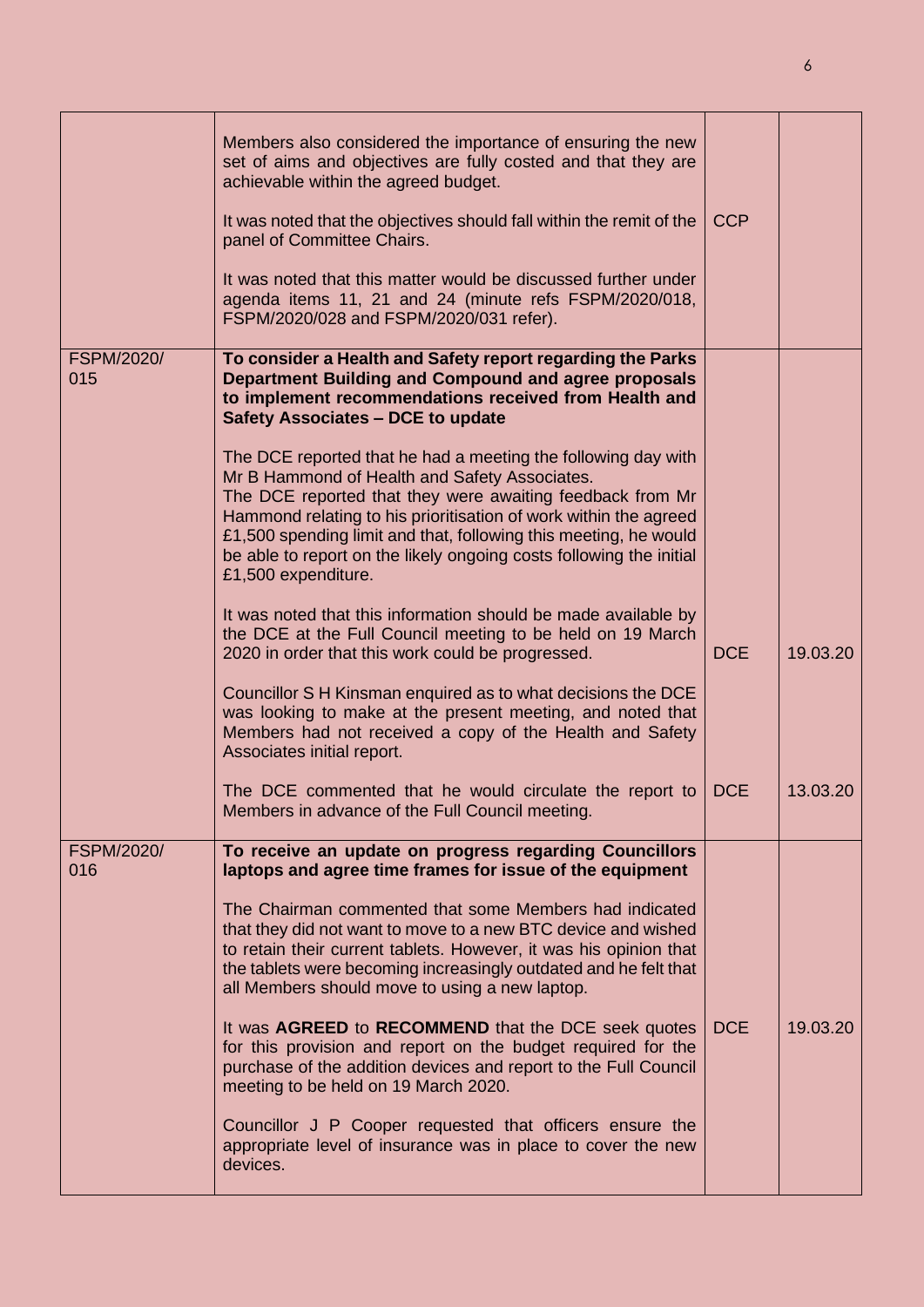| FSPM/2020/<br>017 | To receive an update and agree to recommend approval of<br>associated costs for VE75 and Tour of Britain events -                                                                                                                                                                                                      |                    |          |
|-------------------|------------------------------------------------------------------------------------------------------------------------------------------------------------------------------------------------------------------------------------------------------------------------------------------------------------------------|--------------------|----------|
|                   | <b>Executive Assistant to report</b><br>The DCE showed Members the plan that the EA has prepared<br>for the VE75 event which outlined the planned programme of<br>events that BTC was hoping to book, planning to book and have<br>booked to date.                                                                     |                    |          |
|                   | Members requested that the SAA upload this document to<br>Dropbox.                                                                                                                                                                                                                                                     | <b>SAA</b>         |          |
|                   | There was some discussion regarding the budget for the VE75<br>event. The DCE noted that some expenditure on the event<br>would be required during the current financial year and he was<br>not aware as to whether there was adequate budget remaining<br>within the current year's budget to cover this expenditure. |                    |          |
|                   | It was noted that the DCE would check this information and<br>discuss with the Accounts Team.                                                                                                                                                                                                                          | <b>DCE</b>         |          |
|                   | It was AGREED to RECOMMEND that, pending confirmation of<br>available budget, Officers be given delegated authority to spend<br>within the allocated budget of £2,500.00 for VE75 events.                                                                                                                              |                    |          |
|                   | There followed a discussion regarding the adequacy of the First<br>Aid provision. Members concluded that those having been<br>consulted by the EA could be considered experts and BTC were<br>happy to concur with the recommendations.                                                                                |                    |          |
|                   | It was AGREED to RECOMMEND engaging FLEET to provide<br>first aid for the VE75 event.                                                                                                                                                                                                                                  |                    |          |
|                   | It was further AGREED to RECOMMEND that BTC provide<br>complimentary refreshments to FLEET volunteers by covering<br>the cost of a meal each with stallholders.                                                                                                                                                        |                    |          |
|                   | Members enquired as to whether it would be necessary to loan<br>chairs from St Petroc's church considering the chairs currently<br>stored in Narisa Hall. It was noted that the SAA would follow up<br>with the EA on this matter.                                                                                     | SAA /<br><b>EA</b> |          |
|                   | Members enquired as to the requirement for all stallholders to<br>have their own Public Liability ensurance and Risk Assessment<br>and whether these were being checked.                                                                                                                                               |                    |          |
|                   | The DCE confirmed that the EA was checking this<br>documentation as part of his coordination role. Members<br>considered that it should be ensured that all stallholders<br>produce this documentation in advance of the event to prevent<br>any last minute issues.                                                   |                    |          |
|                   | It was <b>AGREED</b> to <b>RECOMMEND</b> that the EA request all<br>stallholders produce the necessary PL insurance and RA<br>documentation by 9 April 2020.                                                                                                                                                           | EA                 | 09.04.20 |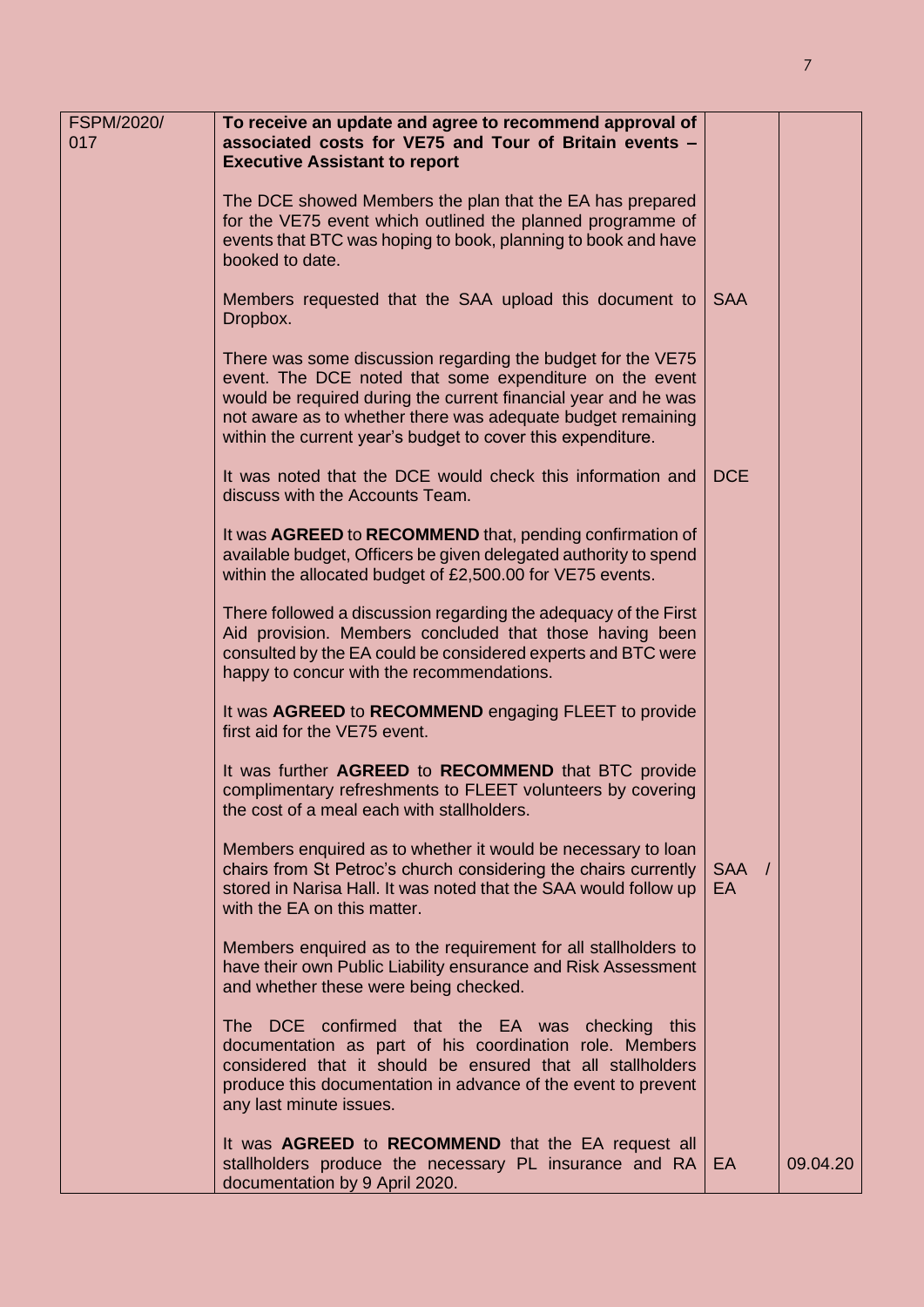|                          | It was further AGREED to RECOMMEND that the EA confirm<br>receipt of all this documentation at the Promotions Committee<br>meeting to be held on 9 April 2020.                                                                                                                                                                                                                                                                                                         | EA | 09.04.20 |
|--------------------------|------------------------------------------------------------------------------------------------------------------------------------------------------------------------------------------------------------------------------------------------------------------------------------------------------------------------------------------------------------------------------------------------------------------------------------------------------------------------|----|----------|
| <b>FSPM/2020/</b><br>018 | To consider and agree to recommend the production of a<br>business plan to meet new aims and objectives, to be<br>aligned with the proposed staffing review and the business<br>continuity plan - DCE to report                                                                                                                                                                                                                                                        |    |          |
|                          | The DCE reported that he felt it was necessary for an all-<br>encompassing business plan to be produced. He felt that BTC<br>should operate a structured approach as to how it conducts its<br>business and in order to assess the achievability of objectives.                                                                                                                                                                                                        |    |          |
|                          | It was noted that this matter would be discussed further under<br>item 21 on the agenda (minute ref FSPM/2020/028 refers).                                                                                                                                                                                                                                                                                                                                             |    |          |
| <b>FSPM/2020/</b>        | To receive an update on the skate park - POSM to report                                                                                                                                                                                                                                                                                                                                                                                                                |    |          |
| 019                      | The POSM reported that the Planning Application had been<br>validated on 23 January 2020 and that, at present, no<br>objections had been submitted via the Cornwall Council<br>planning portal.                                                                                                                                                                                                                                                                        |    |          |
|                          | The POSM noted that land registry was ongoing and that this<br>was a condition of the Sports England (SE) funding. He noted<br>that SE had given an extension until September in order to allow<br>this matter to be resolved and that Officers had provided all<br>requested information and that this was currently with solicitors<br>to resolve. It was noted that land registration was not a planning<br>constraint and was therefore not delaying that process. |    |          |
|                          | The matter of the acoustic fence was then discussed, with<br>Members feeling that this was an unnecessary request and had<br>concerns over the potential impact on antisocial behaviour as it<br>could potentially serve to conceal such behaviour. The POSM<br>noted that, as the planning application was still live at present,<br>he was not yet aware as to whether the fence would be a<br>condition of planning approval.                                       |    |          |
| <b>FSPM/2020/</b><br>020 | To consider the draft Treasury Management Strategy and                                                                                                                                                                                                                                                                                                                                                                                                                 |    |          |
|                          | <b>Annual Investment Strategy</b><br>The DCE reported that it had not been possible to produce this<br>documentation in the RFO's current absence.                                                                                                                                                                                                                                                                                                                     |    |          |
|                          | Members requested that this be produced as soon as was<br>possible.                                                                                                                                                                                                                                                                                                                                                                                                    |    |          |
| <b>FSPM/2020/</b><br>021 | <b>HSBC Premier Discretionary Management Service</b><br><b>Portfolio Statement 1 October to 31 December 2019</b>                                                                                                                                                                                                                                                                                                                                                       |    |          |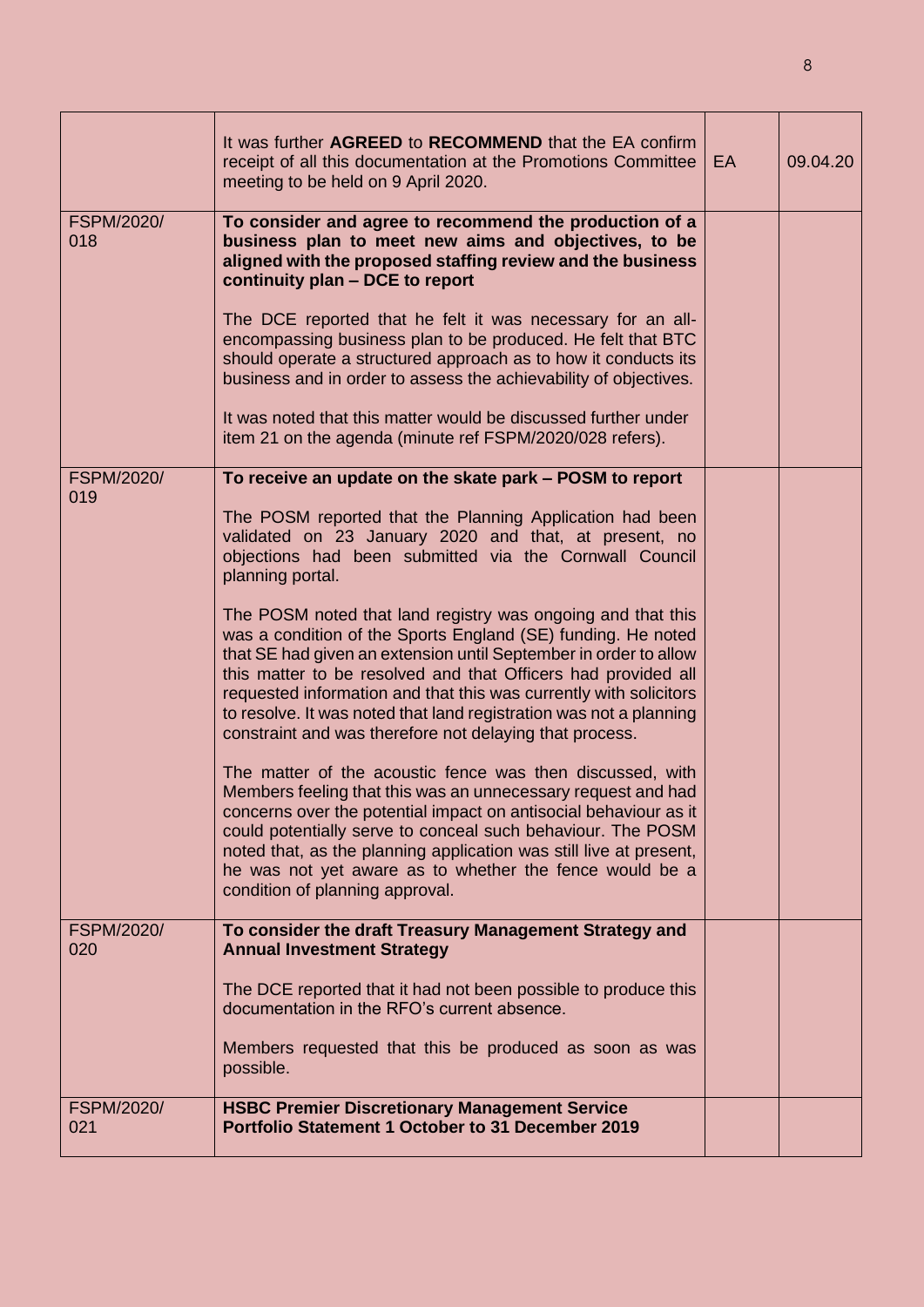|                          | This item was brought forward to be discussed following item 2<br>on the agenda (minute ref FSPM/2020/009 refers) in order to<br>allow Members the opportunity to ask any questions of Mr<br>Townsend whilst he was in attendance.<br>Councillor J P Cooper enquired as to whether, rather than<br>taking the profit from the investment as an income, was there<br>the capacity to reinvest it. Mr Townsend confirmed that this<br>capacity is available but is not currently what BTC is choosing<br>to do. He advised that, following repayment of the current loan,<br>this option could be considered. |            |  |
|--------------------------|-------------------------------------------------------------------------------------------------------------------------------------------------------------------------------------------------------------------------------------------------------------------------------------------------------------------------------------------------------------------------------------------------------------------------------------------------------------------------------------------------------------------------------------------------------------------------------------------------------------|------------|--|
| <b>FSPM/2020/</b>        | Year to date budget 31 January 2020                                                                                                                                                                                                                                                                                                                                                                                                                                                                                                                                                                         |            |  |
| 022                      | The DCE reported the Accounts Team had experienced some<br>difficulty in accessing this information in the RFO' absence.<br>Councillor J P Cooper enquired as to whether this information<br>would be available by the Full Council meeting to be held on 19<br>March 2020. The DCE indicated that he hoped this to be the<br>case.                                                                                                                                                                                                                                                                         |            |  |
| <b>FSPM/2020/</b>        | Risk Management update - DCE to report                                                                                                                                                                                                                                                                                                                                                                                                                                                                                                                                                                      |            |  |
| 023                      | Members enquired as to the absence of a Risk Management<br>report. The SAA reported that the Accounts Technician had<br>advised her that, as Members had opted to downgrade the risk<br>relating to staff, there were therefore no high-risk items (those<br>scoring over 11) to report to the Committee.<br>Members considered that the Risk Management Working Party<br>should perhaps consider revisiting and increasing the score<br>against staffing risks.                                                                                                                                            |            |  |
| <b>FSPM/2020/</b><br>024 | To consider and, if appropriate, pass for payment the<br><b>Schedule of Accounts for February 2020</b>                                                                                                                                                                                                                                                                                                                                                                                                                                                                                                      |            |  |
|                          | Payment ref 4300001956, Page 1, Beacon Locksmiths - The<br>DCE reported that this cost was due to the changing of a faulty<br>lock at the rear of Shire Hall.                                                                                                                                                                                                                                                                                                                                                                                                                                               |            |  |
|                          | Payment ref 4300001973, Page 2, Health and Safety<br><b>Associates</b> – The DCE reported that this payment related to<br>the agreed work carried out to assess the Welfare Units and<br>Dryers to be provided to the Parks Team.                                                                                                                                                                                                                                                                                                                                                                           |            |  |
|                          | Payment ref 4300001979, Page 2-3, Kestrel Guards -<br>Councillor J P Cooper enquired as to the cost of cover for Bingo<br>events in the Shire Hall, having understood the cost to have<br>been quoted as £47 rather than £63. It was noted that the DCE<br>would clarify this with the Accounts Team.                                                                                                                                                                                                                                                                                                       | <b>DCE</b> |  |
|                          | Payment ref 4300001981, Page 3, Microtest - The matter of<br>the installation of a hearing loop into Court 2 was raised, with                                                                                                                                                                                                                                                                                                                                                                                                                                                                               |            |  |